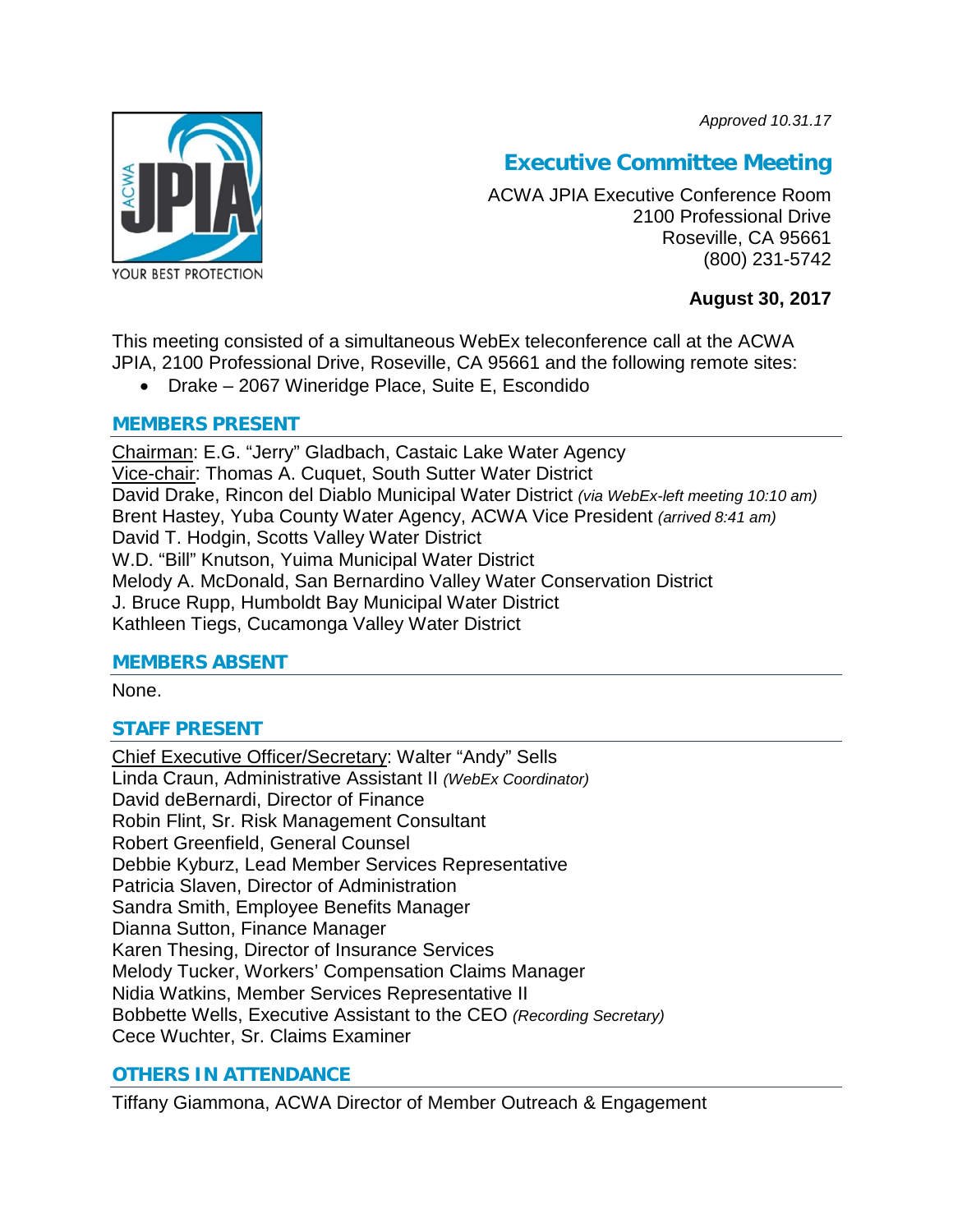Chuck Muse, member of the public *(via WebEx)*

Thomas Scaglione, Finance & Audit Committee Chairman, Vallecitos Water District Alex Tokar, JPIA Insurance Broker, Aon Insurance Services

### **WELCOME**

Chairman Gladbach welcomed everyone in attendance.

# **CALL TO ORDER AND ANNOUNCEMENT OF QUORUM**

Chairman Gladbach called the meeting to order at 8:30 a.m. He announced there was a quorum.

### **PLEDGE OF ALLEGIANCE/EVACUATION PROCEDURES**

Chairman Gladbach led the Pledge of Allegiance and Mr. Sells gave the evacuation procedure instructions.

### **ANNOUNCEMENT RECORDING OF MEETING**

Chairman Gladbach announced that the meeting would be recorded to assist in preparation of minutes. Recordings are only kept 30 days following the meeting, as mandated by the California Brown Act.

### **PUBLIC COMMENT**

Chairman Gladbach noted that, as the agenda stated, members of the public would be allowed to address the Executive Committee on any agenda item prior to the Committee's decision on that item. Comments on any issues on the agenda, or not on the agenda, were also welcomed. No comments were brought forward.

#### **INTRODUCTIONS**

Chairman Gladbach asked all in attendance to introduce themselves.

# **ADDITIONS TO OR DELETIONS FROM THE AGENDA**

Chairman Gladbach asked for any additions to, or deletions from, the agenda; staff had none.

#### **CONSENT AGENDA**

Chairman Gladbach called for approval of the Consent Agenda:

M/S/C (Rupp/McDonald) (Cuquet-Yes; Drake-Yes; Gladbach-Yes; Hodgin-Yes; Knutson-Yes; McDonald-Yes; Rupp-Yes; Tiegs-Yes): That the Executive Committee approve the minutes of the June 27, 2017 meeting; and approve the JPIA disbursements of:

Vendor Payments, Employee Benefits Claim Payments, Payroll, and summary of confidential claims payments for the Liability, Property, & Workers' Compensation Programs: June 16-30, 2017; July 1-15, 2017; July 16-31, 2017.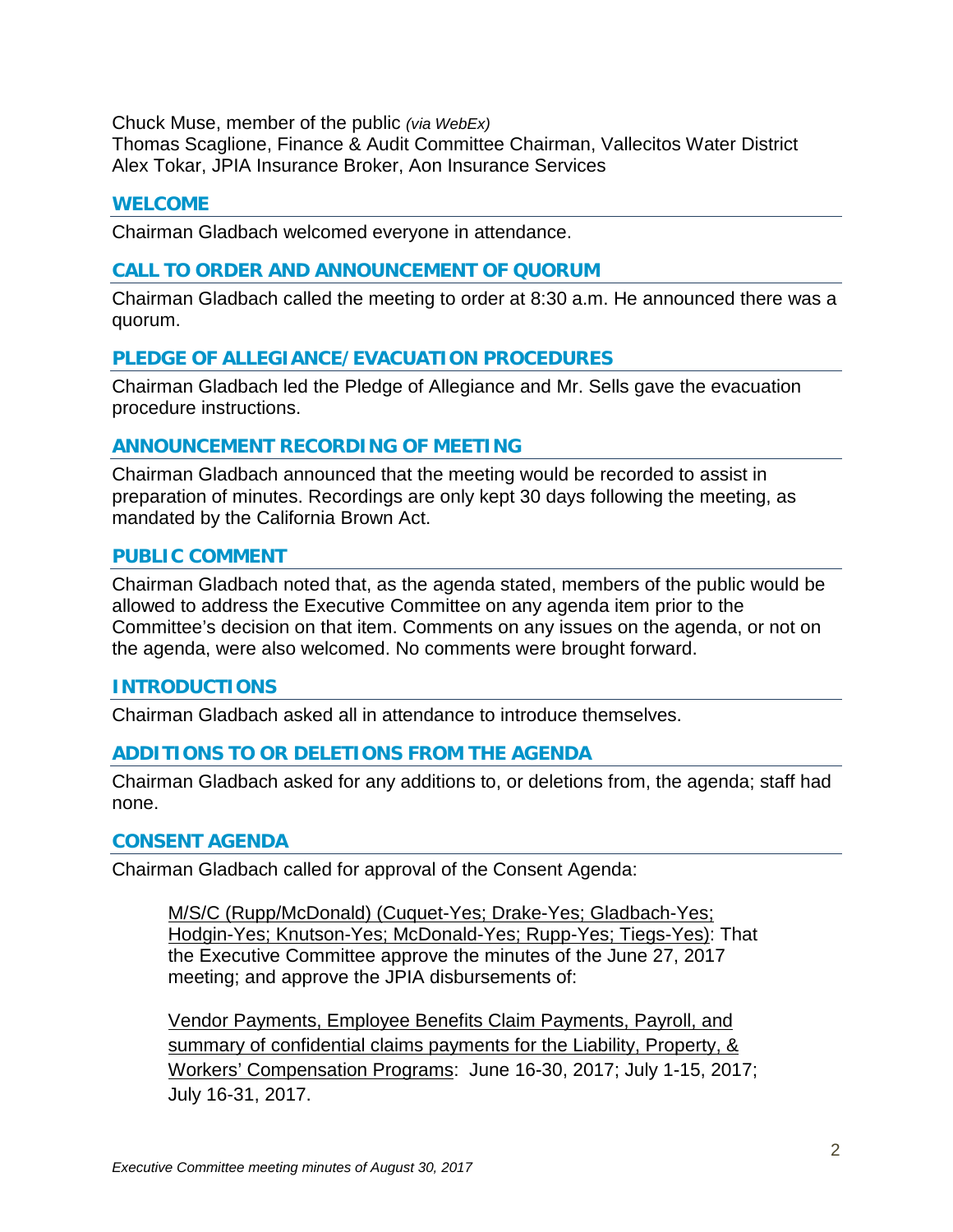## **ADMINISTRATION**

Meetings attended on behalf of the JPIA Chairman Gladbach attended an ACWA Board meeting on July 28, 2017.

#### Calendar of Meeting Dates for 2018

The proposed Calendar of Meeting Dates for 2018 was included in the packet for review and approval. Due to potential conflicts with proposed meeting dates, decision on the calendar was tabled to the next meeting on October 31, 2017.

#### Strategic Planning Session

An organizational goal for 2017 was to develop and conduct a Strategic Planning Session with the Executive Committee and JPIA senior staff. This goal was deferred to 2018 due to turnover in the Executive Committee and JPIA senior staff. The Executive Committee was asked for their input on the date and location.

The Strategic Planning Session will be held in the Palm Springs area on February 15-16, 2018. Staff will now proceed with preparations for the meeting.

#### **FINANCE**

### Finance & Audit Committee

Committee Chairman Scaglione reported on the recommendations of the Finance & Audit Committee's meeting on August 29, 2017. The following action items were presented to the Executive Committee for approval:

M/S/C (Hodgin/Hastey) (Cuquet-Yes; Drake-Yes; Gladbach-Yes; Hastey-Yes; Hodgin-Yes; Knutson-Yes; McDonald-Yes; Rupp-Yes; Tiegs-Yes): That the Executive Committee accept the Finance & Audit Committee's recommendation to approve the changes to the Investment Policy, and present it to the Board of Directors for final approval at Fall Conference.

#### **PROGRAMS**

#### Liability Program Committee

Committee Chair McDonald reported on the recommendations of the Liability Program Committee's meeting on August 29, 2017. The following action items were presented to the Executive Committee for approval:

M/S/C (McDonald/Rupp) (Cuquet-Yes; Drake-Yes; Gladbach-Yes; Hastey-Yes; Hodgin-Yes; Knutson-Yes; McDonald-No; Rupp-Yes; Tiegs-Yes): That the Executive Committee accept the recommendation of the Liability Program Committee to approve the proposed revisions to the Memorandum of Liability Coverage, effective October 1, 2017.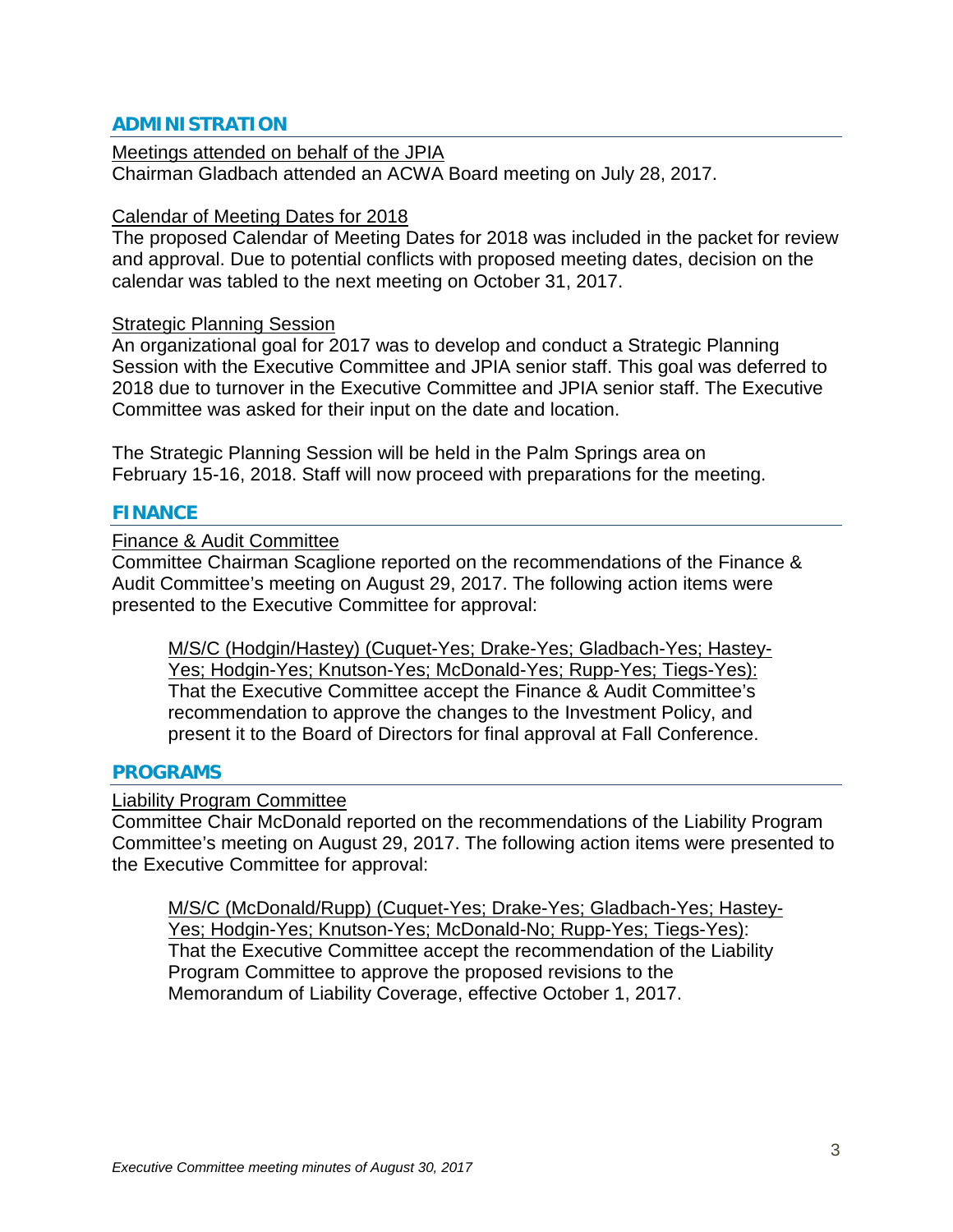M/S/C (McDonald/Hodgin) (Cuquet-Yes; Drake-Yes; Gladbach-Yes; Hastey-Yes; Hodgin-Yes; Knutson-Yes; McDonald-No; Rupp-Yes; Tiegs-Yes): That the Executive Committee accept the recommendation of the Liability Program Committee to approve the reinsurance terms and conditions for an amount not to exceed \$2,980,903, for the 10/1/2017-18 policy year.

M/S/C (McDonald/Hodgin) (Cuquet-Yes; Drake-Yes; Gladbach-Yes; Hastey-Yes; Hodgin-Yes; Knutson-Yes; McDonald-No; Rupp-Yes; Tiegs-Yes): That the Executive Committee accept the recommendation of the Liability Program Committee to approve no change in billing rate of \$3.069 rate for the 10/1/2017-18 policy year.

M/S/C (McDonald/Hodgin) (Cuquet-Yes; Drake-Yes; Gladbach-Yes; Hastey-Yes; Hodgin-Yes; Knutson-Yes; McDonald-No; Rupp-Yes; Tiegs-Yes): That the Executive Committee accept the recommendation of the Liability Program Committee to approve the proposed Underwriting Policy, as presented.

# **ADMINISTRATION (CONTINUED)**

Personnel Committee

Chairman Gladbach reported on the recommendations of the Personnel Committee from its meetings of July 20, 2017 and August 29, 2017. The following action items were presented to the Executive Committee for approval:

M/S/C (Hastey/Rupp) (Cuquet-Yes; Drake-Yes; Gladbach-Yes; Hastey-Yes; Hodgin-Yes; Knutson-Yes; McDonald-Yes; Rupp-Yes; Tiegs-Yes): That the Executive Committee accept the recommendation of the Personnel Committee to approve the JPIA Pay Schedule, as presented.

M/S/C (Rupp/Hastey) (Cuquet-Yes; Drake-Yes; Gladbach-Yes; Hastey-Yes; Hodgin-Yes; Knutson-Yes; McDonald-Yes; Rupp-Yes; Tiegs-Yes): That the Executive Committee accept the recommendation of the Personnel Committee to approve benefit changes listed below:

- That the JPIA continue medical coverage for surviving spouses if they remarry.
- That the JPIA discontinue medical coverage for surviving spouses, if they obtain other coverage.
- That the JPIA allow dependents, age 19 or older, the option to waive medical coverage.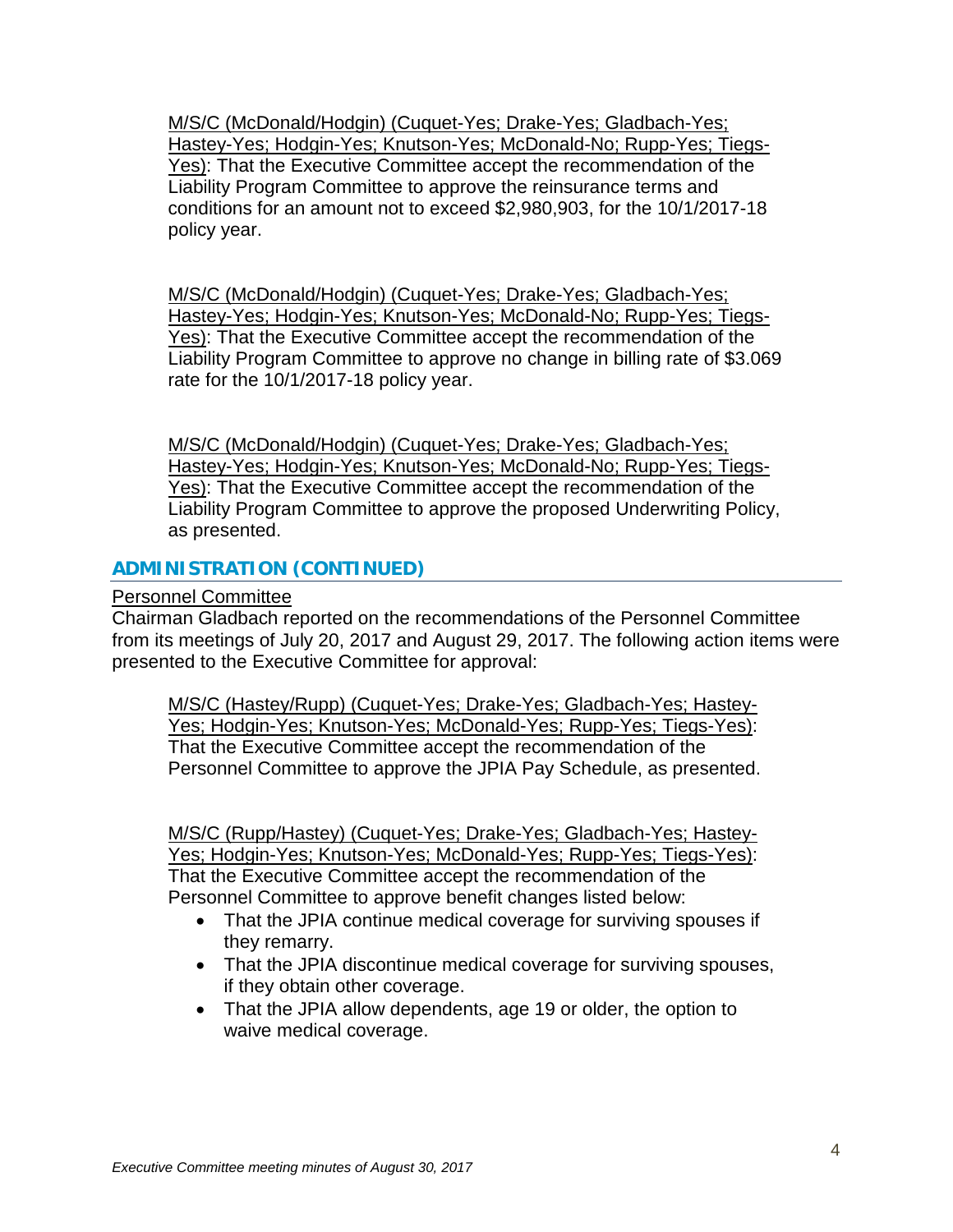M/S/C (Cuquet/McDonald) (Cuquet-Yes; Drake-Yes; Gladbach-Yes; Hastey-Yes; Hodgin-Yes; Knutson-Yes; McDonald-Yes; Rupp-Yes; Tiegs-Yes): That the Executive Committee accept the recommendation of the Personnel Committee to approve JPIA staff participation in the Vision Service Plan (VSP) Insurance Plan, effective January 1, 2018.

M/S/C (Rupp/Hastey) (Cuquet-Yes; Drake-Yes; Gladbach-Yes; Hastey-Yes; Hodgin-Yes; Knutson-Yes; McDonald-Yes; Rupp-Yes; Tiegs-Yes): That the Executive Committee accept the recommendation of the Personnel Committee to approve the changes to the JPIA Employee Handbook, as presented.

### **MEMBERSHIP**

## Mid-Kaweah Groundwater Subbasin Joint Powers Authority Groundwater Sustainability Agency

Ms. Watkins presented Mid-Kaweah Groundwater Subbasin Joint Powers Authority Groundwater Sustainability Agency's application for admission into the Liability Program. The City of Visalia, City of Tulare, and the Tulare Irrigation District have entered into an agreement to form the Mid-Kaweah Groundwater Subbasin Joint Powers Authority Groundwater Sustainability Agency (Mid-Kaweah GSA) in compliance with the Sustainable Groundwater Management Act of 2014 to protect existing surface water and groundwater rights. The Mid-Kaweah GSA was formed September 14, 2015.

M/S/C (Cuquet/Hodgin) (Cuquet-Yes; Drake-Yes; Gladbach-Yes; Hastey-Yes; Hodgin-Yes; Knutson-Yes; McDonald-Yes; Rupp-Yes; Tiegs-Yes): That the Executive Committee approve Mid-Kaweah Groundwater Subbasin Joint Powers Authority Groundwater Sustainability Agency's application for admission into the Liability Program.

#### Yolo Subbasin Groundwater Agency

Ms. Watkins presented Yolo Subbasin Groundwater Agency's application into the Liability Program. The Yolo Subbasin Groundwater Agency was formed on June 19, 2017.

M/S/C (Hastey/McDonald) (Cuquet-Yes; Drake-Yes; Gladbach-Yes; Hastey-Yes; Hodgin-Yes; Knutson-Yes; McDonald-Yes; Rupp-Yes; Tiegs-Yes): That the Executive Committee approve Yolo Subbasin Groundwater Agency's application for admission into the Liability Program.

# Santa Cruz Mid-County Groundwater Agency

Ms. Watkins presented Santa Cruz Mid-County Groundwater Agency's application into the Liability Program. The Santa Cruz Mid-County Groundwater Agency was formed on March 17, 2017.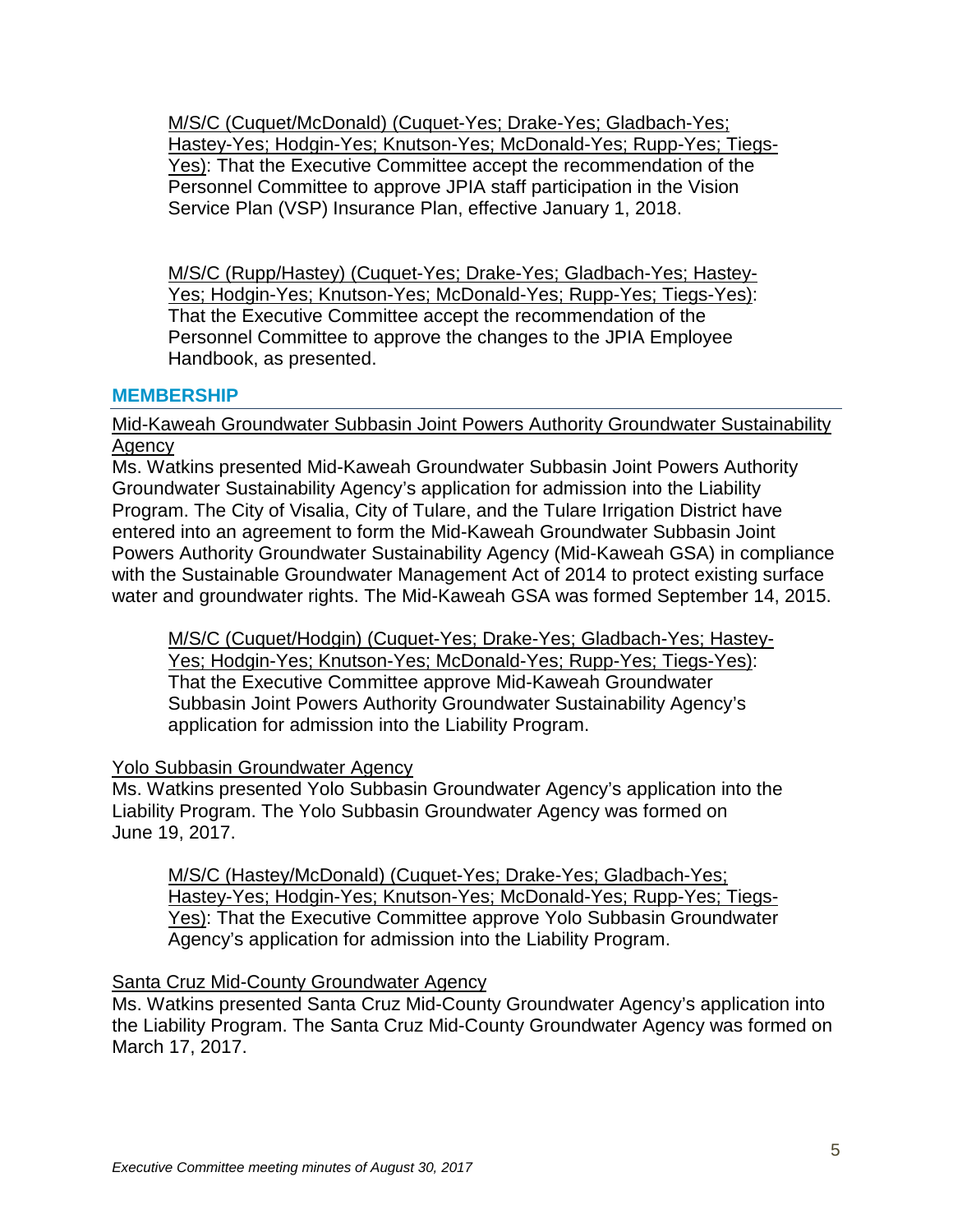M/S/C (Hodgin/McDonald) (Cuquet-Yes; Drake-Yes; Gladbach-Yes; Hastey-Yes; Hodgin-Yes; Knutson-Yes; McDonald-Yes; Rupp-Yes; Tiegs-Yes): That the Executive Committee approve Santa Cruz Mid-County Groundwater Agency's application for admission into the Liability Program.

# Arroyo Santa Rosa Basin Groundwater Sustainability Agency

Ms. Kyburz presented Arroyo Santa Rosa Basin Groundwater Sustainability Agency's application for admission into the Liability Program. The County of Ventura and Camrosa Water District have entered into an agreement to form the Arroyo Santa Rosa Basin Groundwater Sustainability Agency in compliance with the Sustainable Groundwater Management Act of 2014 to protect existing surface water and groundwater rights. The Agency was formed on November 17, 2016.

M/S/C (McDonald/Knutson) (Cuquet-Yes; Drake-Yes; Gladbach-Yes; Hastey-Yes; Hodgin-Yes; Knutson-Yes; McDonald-Yes; Rupp-Yes; Tiegs-Yes): That the Executive Committee approve Arroyo Santa Rosa Basin Groundwater Sustainability Agency's application for admission into the Liability Program.

# Kings River East Groundwater Sustainability Agency

Ms. Kyburz presented Kings River East Groundwater Sustainability Agency's application for admission into the Liability Program. Kings River East Groundwater Sustainability Agency was formed on January 6, 2017.

M/S/C (Hastey/Rupp) (Cuquet-Yes; Drake-Yes; Gladbach-Yes; Hastey-Yes; Hodgin-Yes; Knutson-Yes; McDonald-Yes; Rupp-Yes; Tiegs-Yes): That the Executive Committee approve Kings River East Groundwater Sustainability Agency's application for admission into the Liability Program.

# **MISCELLANEOUS**

Future agenda items

- 2018 meeting calendar
- West Valley Water District

# CEO Update

Mr. Sells and staff updated the Committee on relevant current issues. Those discussed were:

- Ms. Slaven gave an update on regional HR meeting updates.
- Mr. Sells and Mr. Greenfield led a lengthy discussion on GSA updates and potential issues.
- Upcoming staff conferences: CUEMA & CAJPA.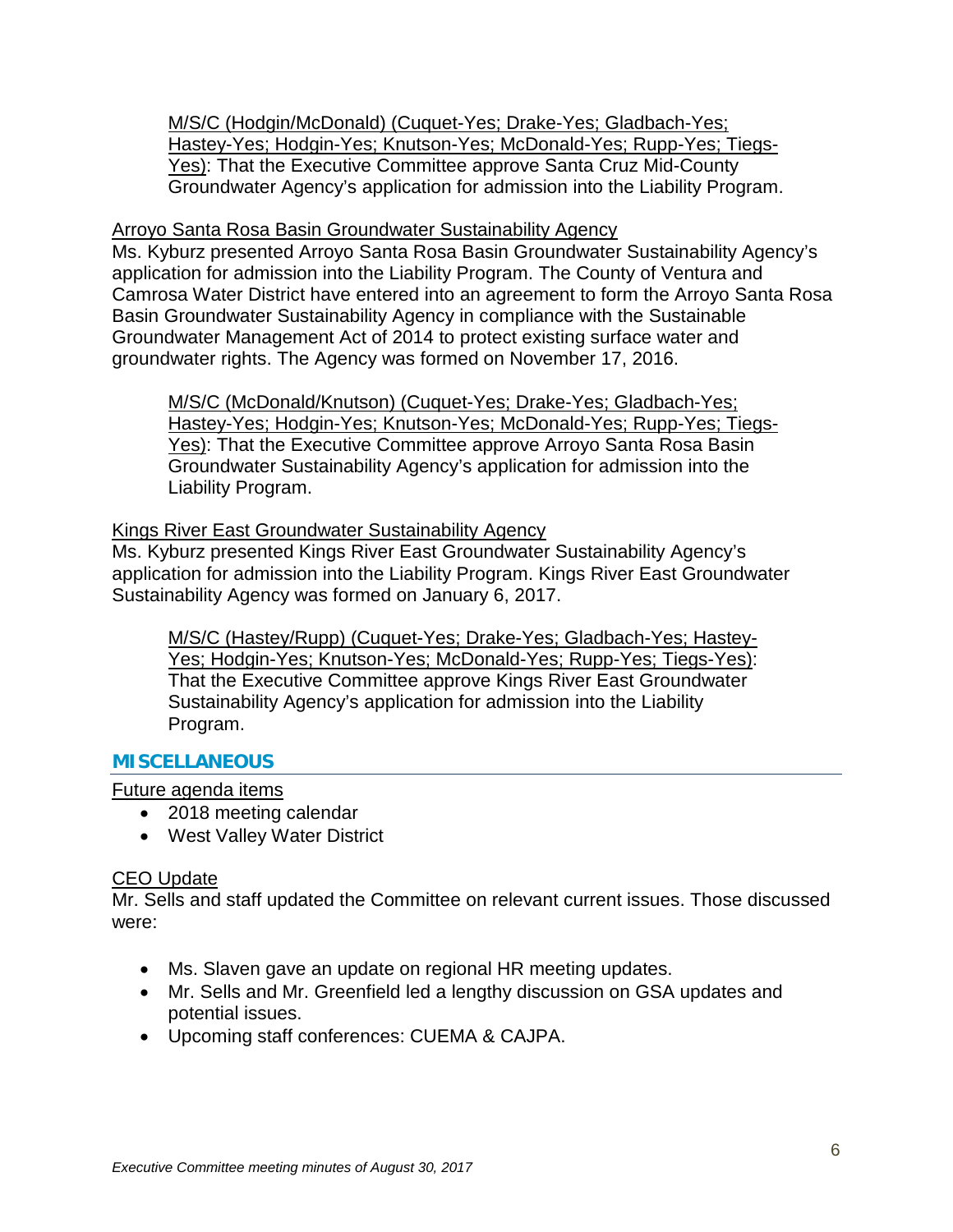# Availability for next meeting on October 31, 2017

A request was made to move the time of the meeting to 8:30 a.m. No other conflicts were noted.

### **CLOSED SESSION**

Before proceeding into closed session, General Counsel announced the items to be discussed.

M/S/C (Rupp/Cuquet) (Cuquet-Yes; Gladbach-Yes; Hastey-Yes; Hodgin-Yes; Knutson-Yes; McDonald-Yes; Rupp-Yes; Tiegs-Yes): That the Executive Committee adjourn to closed session.

At approximately 10:10 a.m., the Executive Committee, upon advice of General Counsel, adjourned to closed session pursuant to Government Code(s) Section 54957 and 54957.6 (conference with Labor Negotiators); and Government Code(s) Section 54956.95 to discuss Liability claims in Cook vs. West Valley Water District; Smith vs. West Valley Water District; Petrowsky vs. Calleguas Municipal Water District; and a Workers' Compensation claim in Carman vs. Yolo County Flood Control & Water Conservation District.

M/S/C (McDonald/Tiegs) (Cuquet-Yes; Gladbach-Yes; Hastey-Yes; Hodgin-Yes; Knutson-Yes; McDonald-Yes; Rupp-Yes; Tiegs-Yes): That the Executive Committee reconvene to open session.

The Committee returned to open session at approximately 11:30 a.m. General Counsel reported:

- Closed session item #1: No action taken in closed session; reported below.
- Closed session item #2: No reportable action, instructions given to staff.
- Closed session item #3: No reportable action, instructions given to staff.
- Closed session item #4: No reportable action, instructions given to staff.
- Closed session item #5: No reportable action, instructions given to staff.

M/S/C (Tiegs/Gladbach) (Cuquet-Yes; Gladbach-Yes; Hastey-Yes; Hodgin-Yes; Knutson-Yes; McDonald-Yes; Rupp-Yes; Tiegs-Yes): That the Executive Committee accept the recommendation of the Personnel Committee to approve the Organizational Performance Appraisal with an overall rating of 4.1 and approve the Organizational Goals & Objectives for 2018, with the understanding that they may be amended following the Executive Committee's Strategic Planning session to be held in February 2018:

- Research and evaluate possibility of creating a Captive Insurance Company by February 2018.
- Research and evaluate possibility of creating and conducting Board training May 2018.